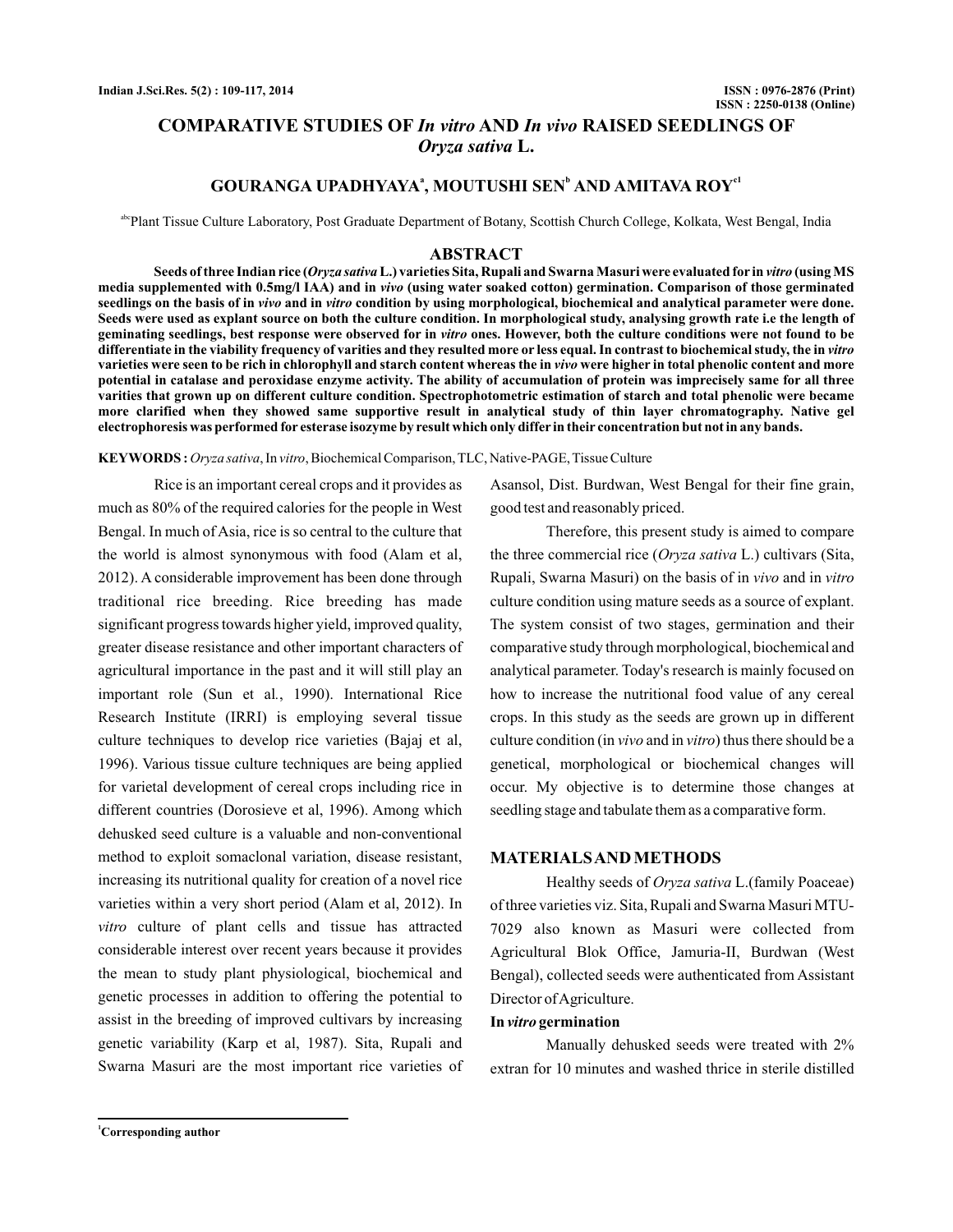water. Seeds were surface sterilized in 0.1% mercuric  $\chi$  chloride (HgCl<sub>2</sub>) for 5-7 minutes followed by three rinses in sterile distilled water in a laminar flow cabinet. Sterilized seeds were cultured in bottles containing semisolid MS medium (Murashige and Skoog, 1962) supplemented with 0.5 mg/l IAA and allowed to grow for 10 days inside the culture room which is maintained at  $\pm 27^{\circ}$ C, 70-75% humidity and 12 hours light and 12 hours of dark cycle.

#### In *vivo* germination

Water soaked(for 48 hours) seeds were spread over the Petri plates beds (prepared using blotting paper followed by absorbent cotton) and allowed to germinate under appropriate sunlight, temperature and humidity for 10 days.

# **Estimation of chlorophyll content**

The chlorophyll content of the seedlings were estimated according to the method of Arnon, 1949 and the amount of total chlorophyll was calculated using formula given below:

Total chlorophyll = 
$$
\frac{[20.2 \text{ (D645)} + 8.02 \text{ (D663)}] \text{V}}{1000 \text{ (W)}}
$$

 $[D = Optical density value, V = Final volume of$  $80\%$  alkaline acetone, W = Fresh weight in g of tissue extract]. The total chlorophyll content was estimated in the term of mg of chlorophyll/g of fresh tissue.

## **Estimation of starch content**

The starch content of the seedlings were done according to Lohar et al, 2010 [by the spectrophotometric method of Mont Gomery, 1957].

## **TLC for starch**

TLC for separation of starch were done according toAbere et al, 2005 with some modification. Seedlings were extracted with 80% ethanol. Whatman chromatographic paper (that activated at temperature of 110°C for 1 hour) used as a stationary phase and Butanol : Glacial acetic acid : water ::  $5 : 2 : 3$  was as mobile phase. Evaporated supernatants were used as a sample. Earlier saturated iodine tank was used as a spot locating agent.

## **Estimation of total phenolic content**

Total phenolic content of germinated seedlings were determined according to Nataraj et al, 2009 and Mohammed et al, 2013. Reaction mixture was prepared by

0.25ml of each extract (100mg/ml), 0.5ml Folin- Ciocalteau and 2.25 ml distilled water. After 3 minutes, 2ml of 10% sodium carbonate (Na<sub>2</sub>CO<sub>3</sub>) was added and the mixture was incubated in boiling water for 30 seconds and allowed to stand for 30 mins at 40°C for colour development. Absorbance was then measured at 650nm wavelength on a spectrophotometer. TPC of different extracts were measured from the standard curve of stock solution of catechol (100µg/ml).

## **TLC for phenolic compound**

TLC for phenolic compound of germinated seedlings were done according to Prabhu et al, 2011 with some modification. Seedlings were extracted with 80% ethanol. Aliquot of supernatant were dried properly in a hot water bath until it evaporates to dryness. Butanol : Glacial acetic acid : water :: 4 : 1 : 5 was used as mobile solution and Whatman chromatographic paper as stationary phase. Folin-Ciocalteau reagent followed by  $20\%$  Na<sub>2</sub>CO<sub>3</sub> were used as visualizing agents.

#### **Estimation of protein content**

Estimation of protein content of in vivo and in vitro seedlings were done according to Lohar et al, 2010 [by Lowry method (1951)].

## **Determination of specific activity of catalase**

The activity of enzyme catalase assayed by the method of (Casper and Laccope, 1968) with some modification. Seedlings were extracted (100mg/ml) with 0.1M phosphate buffer (pH 7.0). Sets of reaction mixture were prepared at different incubation period by 10ml of  $0.1$ M Phosphate buffer, 1ml of 5%  $\rm H_2O_{_2}$ , 5ml of 10%  $\rm H_2SO_{_4}$ and 1ml of enzyme extract. Each set was titrated against N/50  $\rm{KMnO}_4$  solution, with a faint pink colour (stable for 20 sec.) denoting the end point from which the results were obtained and it was represented in terms of  $H_2O_2$ decomposed by the enzyme  $(mg^{-1}hr^{-1})$ .

## **Determination of specific activity of peroxidase**

The specific activity of enzyme peroxidase of germinated seedlings were determined according to Ling et al, 2013 [by the method of Kokkinakis and Brooks, 1979] with some modification. Seedlings were extracted (100mg/ml) with 0.05M phosphate buffer (pH 6.0)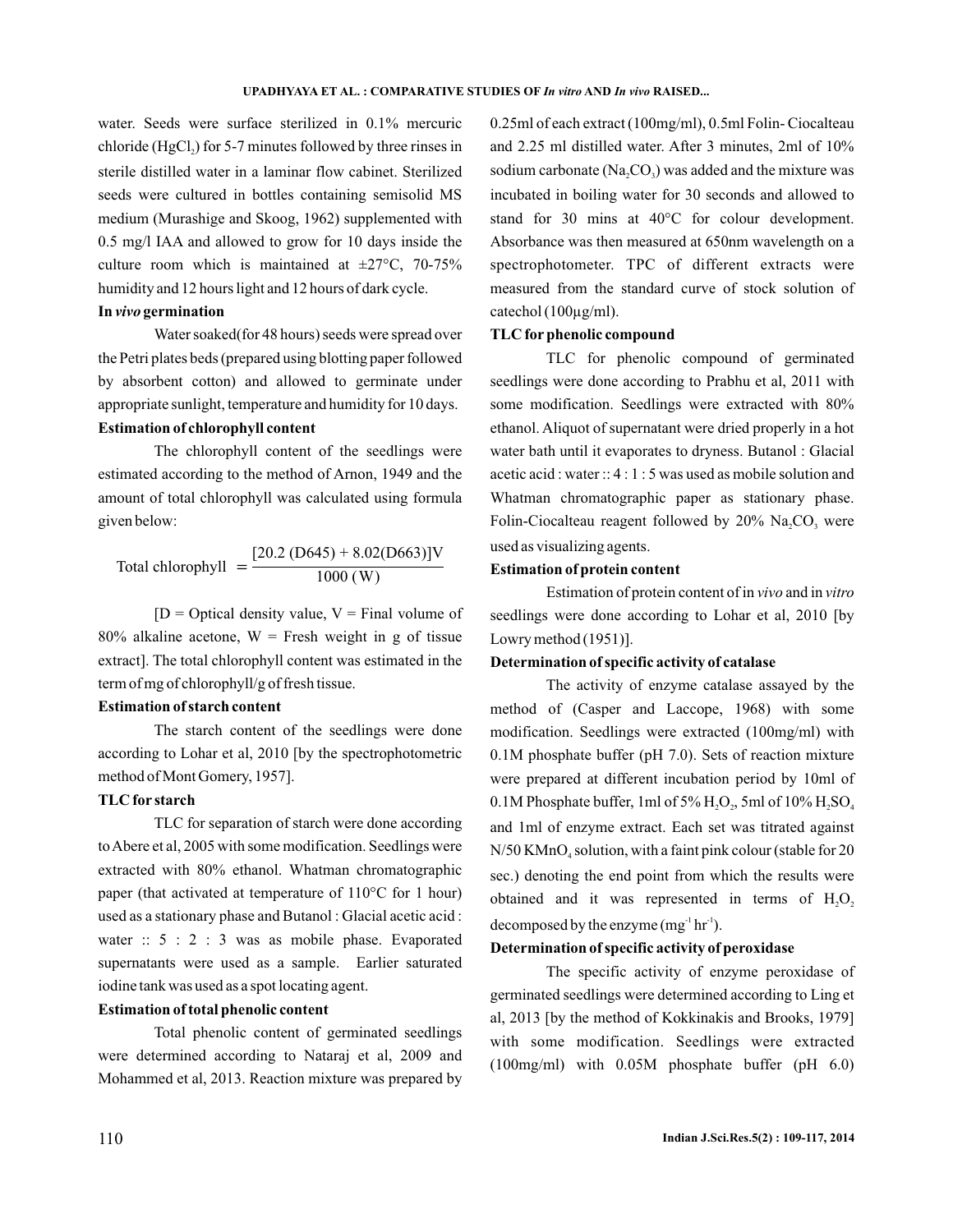Reaction mixture were prepared by 5ml of 0.1M Phosphate buffer, 1ml of 3% H2O2, 1ml of 0.5% Catechol and 0.5ml of enzyme extract. For each set absorbance at 420 nm was taken at a time interval of 1 minute and the activity of the enzyme was calculated in respect of change of OD at 420nm/g/min.

#### **Isozyme Electrophoresis**

The experiment was done according to Youssef et al, 2011 with some modification. 200 mg fresh seedlings were crushed with 1ml 0.2M Sodium-phosphate buffer (pH 6.0). The supernatants were then separated in 8% native-PAGE at 80 volts for 2 hours. Alpha-napthyl acetate : Acetone : Distilled water : 0.1M Sodium-phosphate buffer pH 6.0 : Fast blue RR salt :: 0.05g : 0.5ml : 0.5ml : 50ml : 0.05g was used as staining solution. Gel was incubated at dark (37°C) for 20-30 minutes. All the events of performing native-PAGE i.e. starting from crushing till staining was done by maintaining the temperature at 4°C.

## **RESULTAND DISCUSSION**

The study of comparison in vivo and in vitro germinated seedlings begin with the morphological study. The optimum response in case of in vitro and in vivo germination of seedlings were obtained for all three varieties resulting in the order of highest to lowest according to seed viability is Rupali>Masuri>Sita (Figure 1) and according to the length of germinated seedlings at a interval of day 10 is Masuri>Rupali>Sita (Figure 2). The percentage of seed viability and length of germinated seedlings for both the condition showed same order among the varieties, they only differ in percentage. In vitro were showed a higher percentage and frequency than the in *vivo* ones. Its too simple to conclude that in the in *vitro* condition due to its higher availability of nutrition the seeds were accumulate more primary metabolites and storage material due to which viability and growth rate is too high with respect to in *vivo* ones which were grown under natural condition in water soaked cotton by using the grains as their source of nutrition only.

Chlorophyll are the essential components for photosynthesis, and occur in chloroplasts as green pigments in all photosynthetic plant tissue. They are bound loosely to



Figure 1 : Effect of in vivo and in vitro Culture **Condition on Seed Viability.**



**Figure 2: Effect of in vivo and in vitro Culture Condition on Length of Germinated Seedlings.**



Figure 3 : Effect of in *vivo* and in *vitro* Culture **Condition On Total Chlorophyll Content.**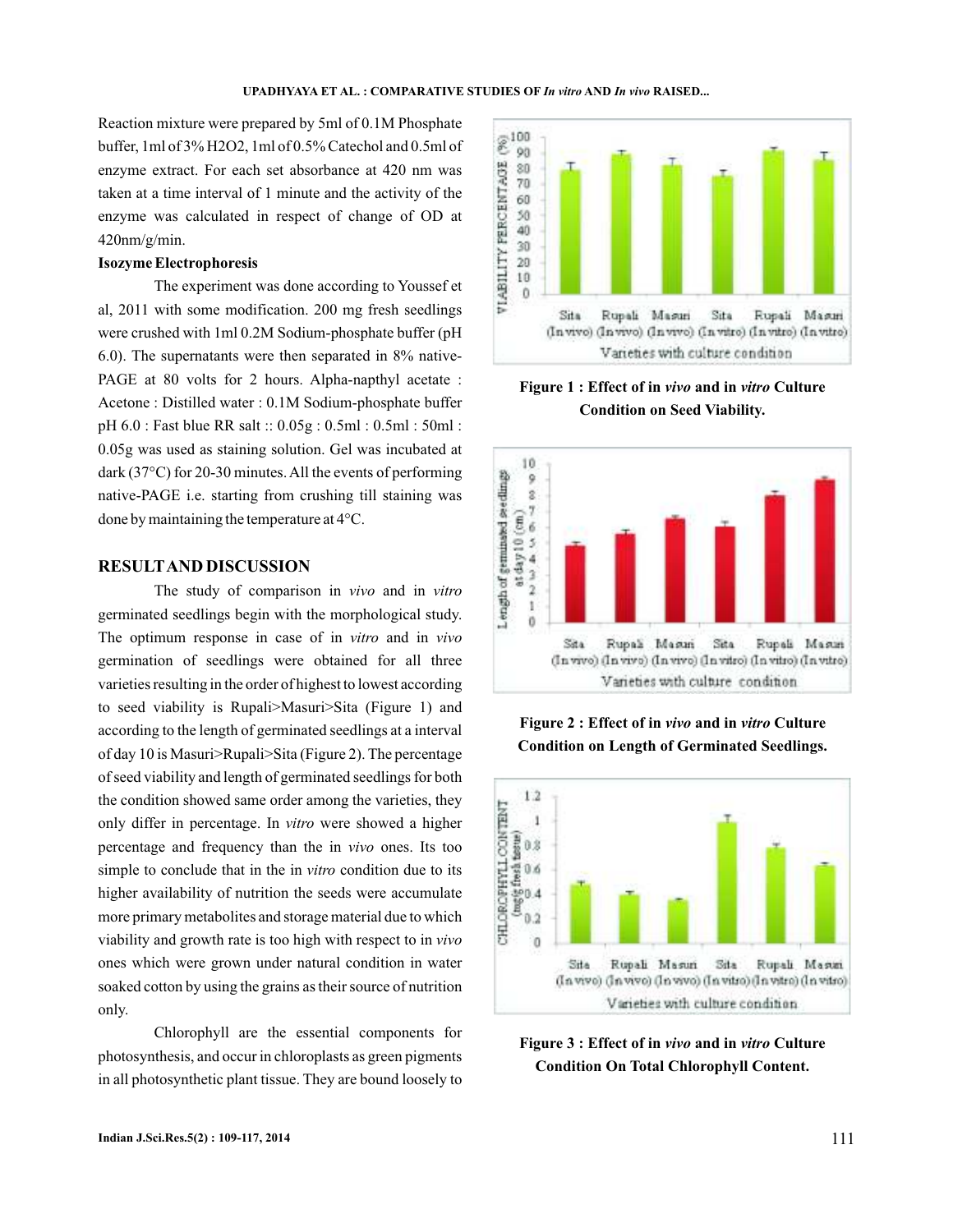

Figure 4 : Effect of in *vivo* and in *vitro* Culture **being Figure 7** : Effect of in *vivo* and in *vitro* **Condition on Starch Content.**



Figure 5 : Effect of in *vivo* and in *vitro* Culture **Condition On Total Phenol Content.**







**Figure 7 : Effect of in vivo and in vitro Culture Condition On Catalase Activity**



# Figure 8 : Effect of in vivo and in vitro Culture **Condition on Peroxidase Activity**

proteins but are readily extracted in organic solvent, among which acetone or ether is the best extraction solvent (Dere et al, 1998). Estimation of chlorophyll and starch content revealed high concentration in case of in *vitro* condition. According to Phonguodume et al., 2012 light plays an important role in the development of plants. They posses maximum growth rate or biomass having larger amount of chlorophyll as well as higher light sources for energy and survival, because chlorophyll content is directly dependent upon the light intensity of its growing environment. Thus, due to controlled light intensity for in *vitro* condition the chlorophyll content is higher compared to in vivo (Figure 3). Starch, consists of unbranched molecules of amylose and branched molecules of amylopectin is an important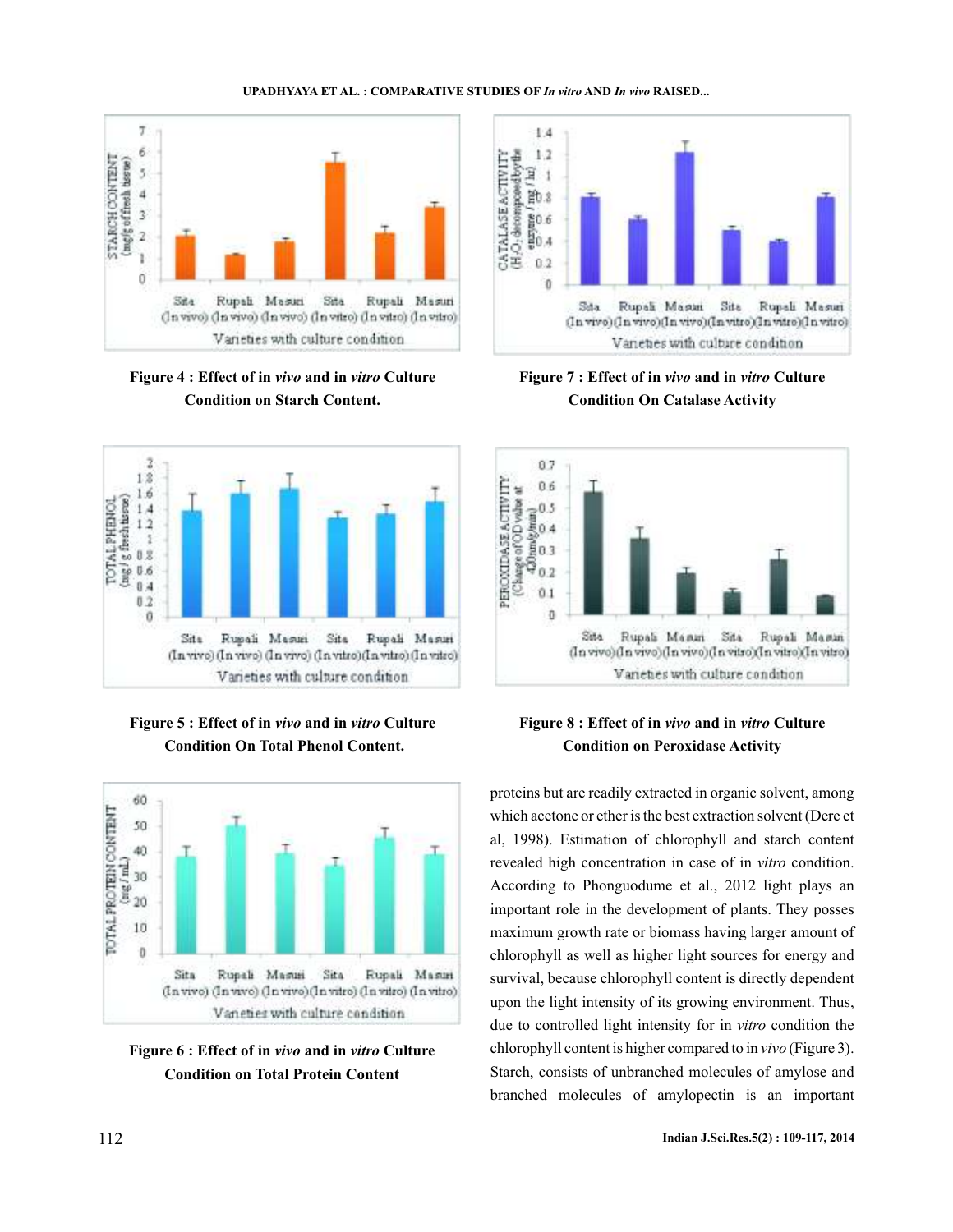polysaccharide and is a reservoir of carbohydrate in plants. Starch is solubilised by extracting the plant material in perchloric acid. This solubilised starch when react with hot acidic medium hydrolyses to glucose and dehydrated to hydroxymethyl furfuryl and produce a colour product that was quantified colorimetrically. The in vitro culture media is rich of sucrose. As the chlorophyll content is high in in vitro condition the rate of photosynthesis is also more (Figure 4). During photosynthesis,  $CO<sub>2</sub>$  and inorganic phosphate are converted into trioseP which accumulate high amylose, resulting more storage of starch (Gibson et al, 2011).

In preliminary screening of total phenolic through quantitative (spectrophotometric estimation) study both the in vivo and in vitro were showed more or less same phenolic content but still seeds germinated under in vivo condition were a little bit higher than the in vitro ones (Figure 5). Plants are conceived as sources of antioxidants due to presence of polyphenols and flavonoids which possess wide biological properties. Recent studies showed that many flavonoids & related phenols contribute significantly to the total antioxidant and scavenging activity of many plants (Supe et al., 2014). The spectrophotometric reaction for determination of total soluble phenolic content is based on the reduction of phosphomolybdic and phosphotungstic acids from Folin-Ciocalteau reagent by phenolic groups found in the sample.

Protein content of the growing plant mostly depends on the moisture content (Rao et al, 1987). In the present experiment, the estimated protein content was little less in in vitro plants with respect to the in vivo plants (Fig. 6). The plants under in vivo conditions were continuously supplied with water whereas the in vitro plants are grown in the culture media with varying mineral concentration. This varying mineral concentration and decrease in the moisture content within the media may be the reason for the reduction in the concentration of proteins after certain period. Water deficit in plant tissue may cause reduction in polyribosome levels or lead to increase in the protein breakdown (Sikuku et al, 2010). This implicates that habitat preference which in turn is the key factor that sustains the unique composition of the photochemical.

TLC (Thin Layer Chromatography) is a simple, quick, and inexpensive procedure that gives a quick answer as to how many components and their concentration present in a mixture. Separation of compounds is based on the competition of the solute and the mobile phase for binding places on the stationary phase (Bele et al, 2011). In principle, the components will differ in solubility and in the strength of their adsorption to the adsorbent and some components will be carried further up the plate than others. In present study, separation of starch and total phenol, done by TLC, showed some distinct bands. Bands were presents more or less in all the varieties at both the culture condition; they only differ at their concentration but not in any number, i.e. supporting the results that obtained through the spectrophotometric estimation.

Catalase is an iron containing tetra-pyrolic compound found in nearly all living organism exposed to oxygen which catalyses the decomposition of  $H_2O_2$  to water and oxygen and play a preventional role in damage of any cell or tissue. The other enzyme peroxidase includes in its widest sense a group of specific enzymes such a NAD-Peroxidase, NADP-Peroxidase, fatty acid peroxidase as well as a group of very non-specific enzymes from different sources which catalyzes the dehydrogenation of a large number of organic compounds such as phenols, aromatic amines, hydroquinones etc and seems to have the role in removing potentially harmful oxidising agent. Thus those selected enzymes play an important role in defence responses of plants to biotic or abiotis stresses (Luhova et al, 2003). In the next step of biochemical comparison i.e the assay of specific activity of these two enzymes were done and found to having much more in in vivo germinated seedlings. From the obtained result its clarify that both the enzyme present in higher amount in the in vivo seedlings. The reason may be due to the environmental condition supplied to the plant material i.e. the in vivo seeds are grown by overcoming different environmental factors whereas the in vitro were grown under controlled favourable culture condition (Figure 7 and 8).

Enzymes with the same catalytic activity with different molecular forms are known as iso(en)zymes. They are an essential feature of the biochemical organization of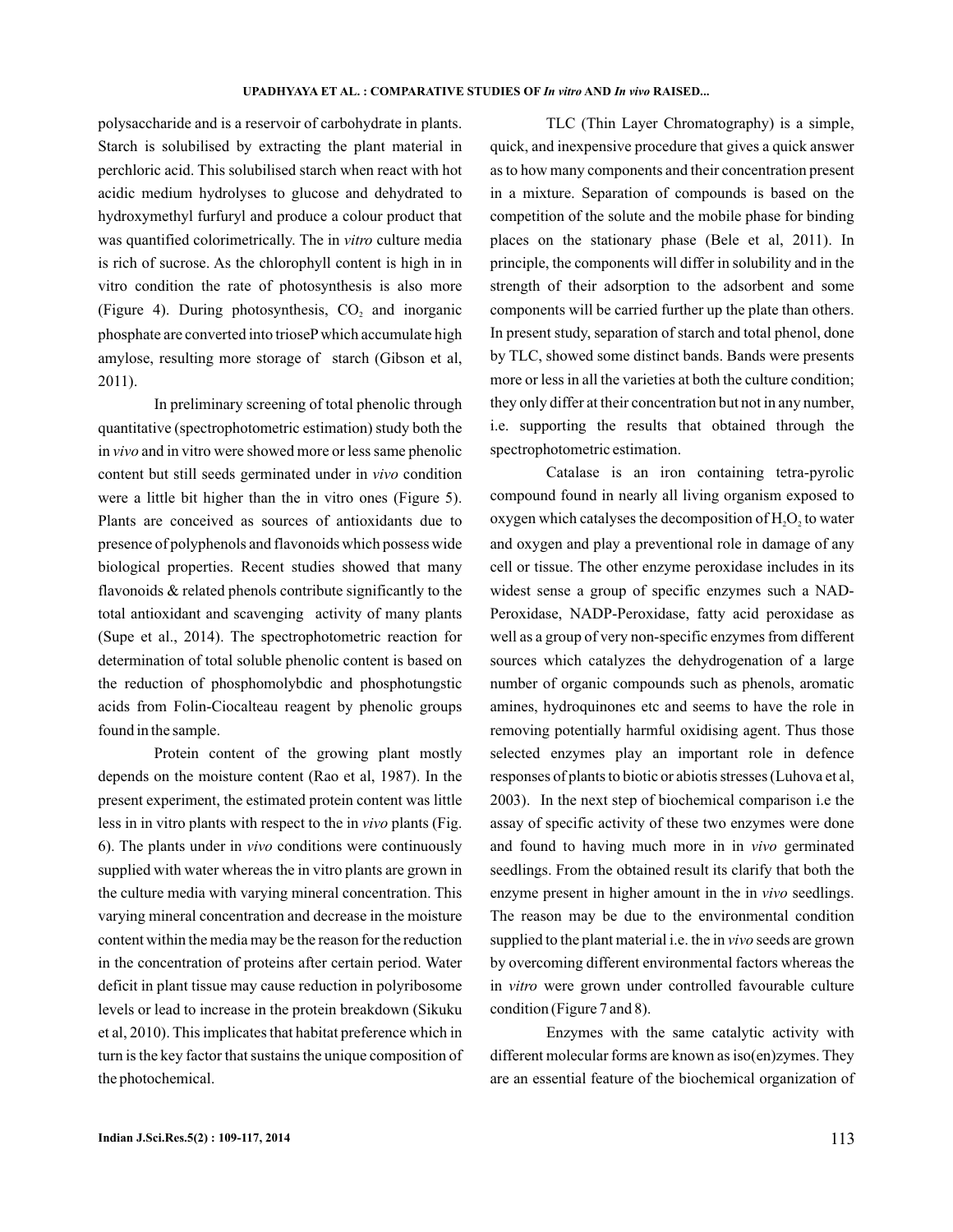





**A= Sita (In )** *vitro* **B= Rupali (In )** *vitro* **C= Masuri (In )** *vitro*





**D= Sita (In vivo) E= Rupali (In vivo)** 



**F= Masuri (In )** *vivo*

**Figure 9 : Differences in the Length of Germinated Seedlings on The Basis of Culture Condition at Day 10; A, B, C: Seedlings Grown Under in** *vitro* **Condition (MS Medium Supplimented With 0.5 Mg/l Iaa); D, E, F: Seedlings Grown Under** in vivo Condition (water Soaked Cotton).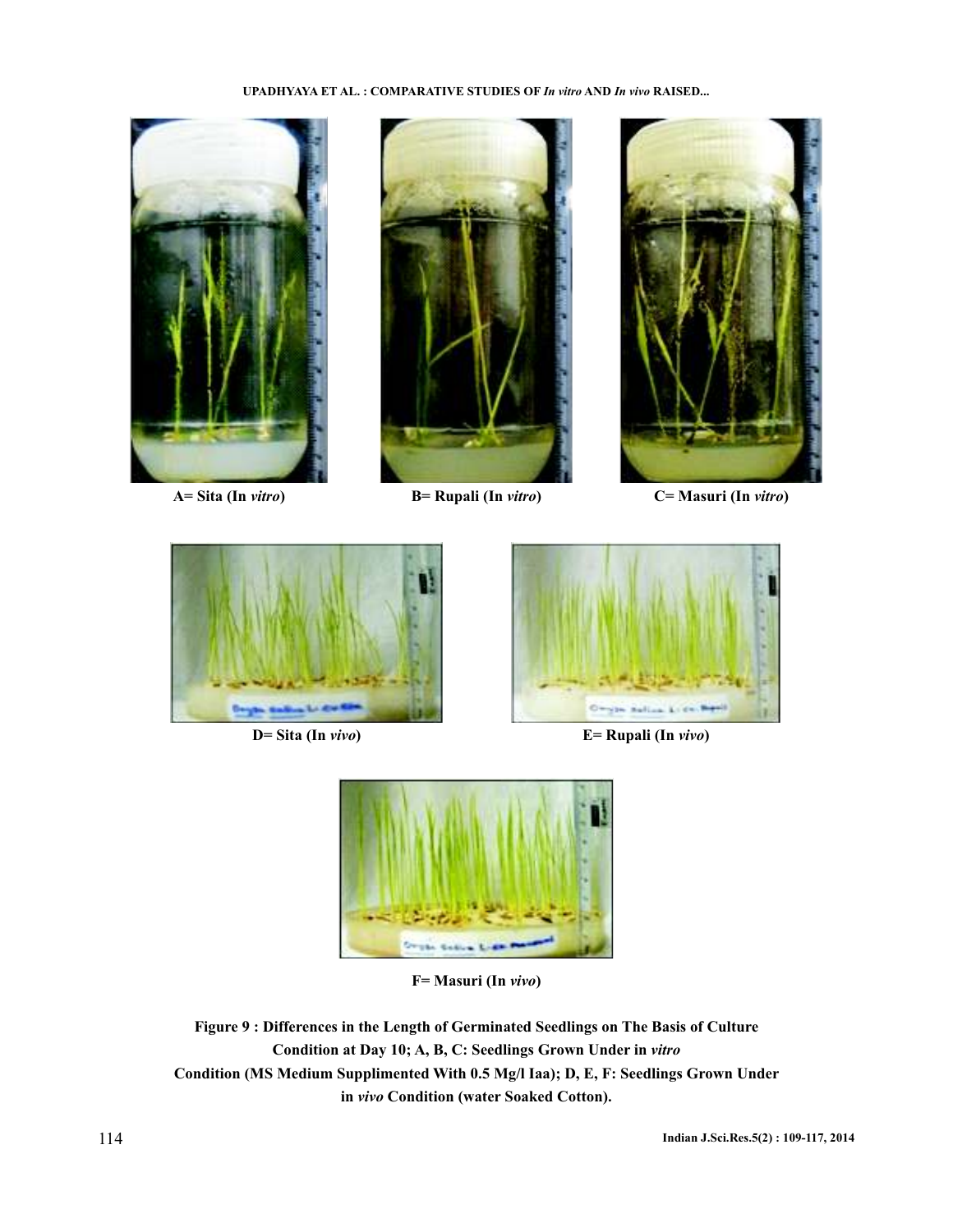

**A**

Sita (in vivo) Sita (in *vitro*)

Rupali (in ) *vivo* Rupali (in ) *vitro*

Masuri (in ) *vivo* Masuri (in ) *vitro*



Dye only Masuri (in ) *vivo* Masuri (in *vitro*) Rupali (in ) *vivo* Rupali (in ) *vitro* Sita (in *vivo*) Sita (in *vitro*)

**C**



Rupali (in ) *vivo* Rupali (in ) *vitro* Sita (in *vivo*) Sita (in *vitro*) Masuri (in ) *vivo* Masuri (in vitro)

**B**

**Figure 10. A: TLC For Separation of Starch; B: Separation of Total Phenolics Through TLC; C: Native Page Showing Separation of Esterase Isozyme on The Basis of Charge and Mass Ratio, Observed Under Light Source of Transilluminator.**

living things. A number of major biological problems in differentiated tissues are understood in the light of isozyme. They may arise due to micro heterogeneity in proteins, changes in conformation, genetic mechanisms etc. Nativepolyacrylamide gel electrophoresis (Native-PAGE) separates proteins primarily by their charge-to-mass ratio and in their native conformations. The isozyme esterase was present more or less within all varieties of *Oryza sativa* (Gaszmann et al, 1987), thus it was alloweded for electrophoretic separation. From the result obtained it was possible to identify them at their native condition which gives distinct bands at a particular molecular weight within the PAGE resulting to differ only in their concentration.

#### **CONCLUSION**

Present study reported a successful sativa rice high frequency direct germination protocol from mature seed in three diverse and highly productive cultivars Sita, Rupali and Swarna Masuri belonging to Indian subcontinent, which showed yield potential of in vitro developed seedlings at par to that of direct seeded seedlings in ambient condition. Although rice is not among the foods with higher concentrations of plant phenolics and protein content and its not taken out for those, still the similarity in concentration of those component on both condition is beneficial to exploit somaclonal variation by the in vitro condition. Rice is mainly taken out for its high starch content having greater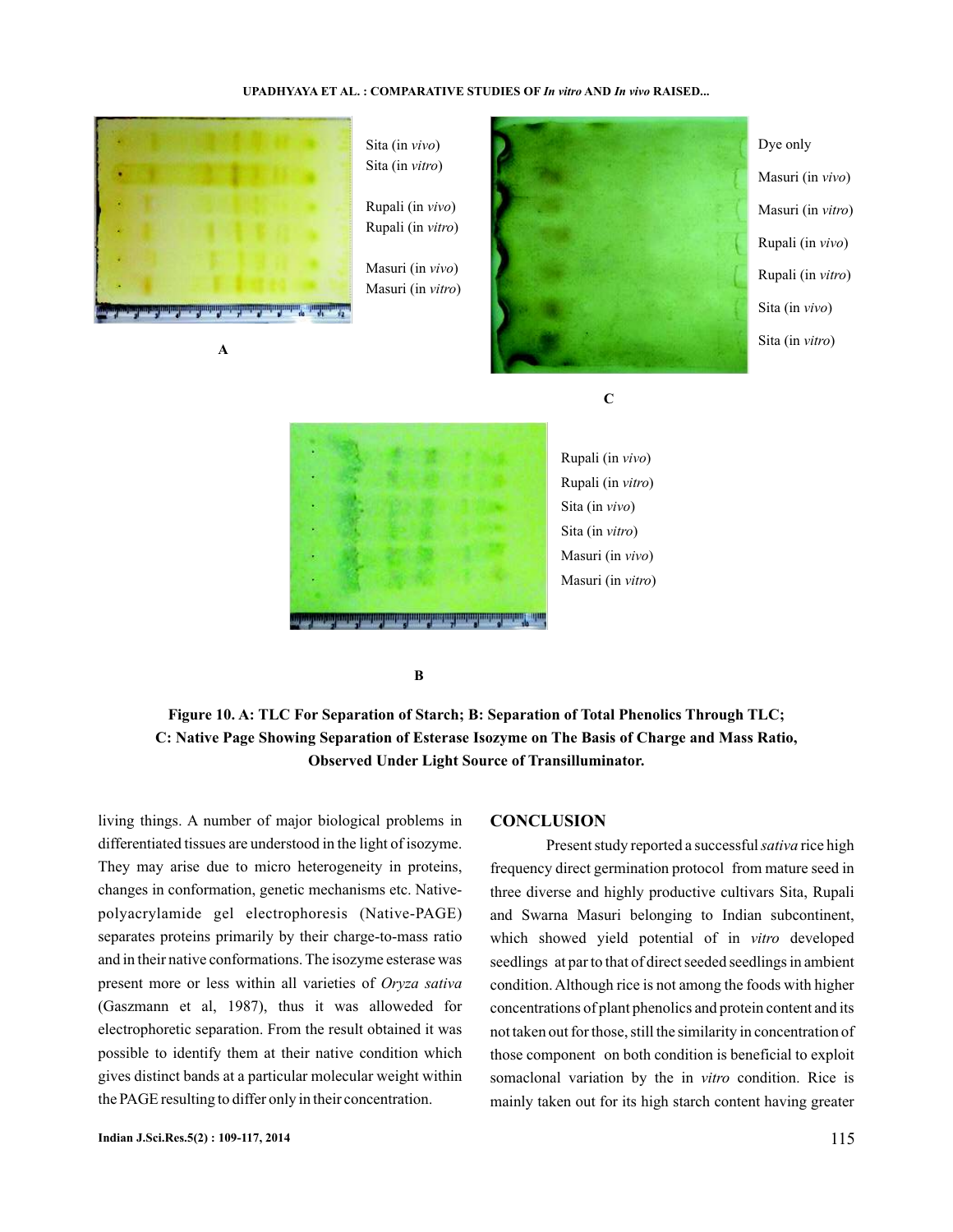food value. As it derived from the current experiment that in vitro ones showed a higher amount of chlorophyll as well as starch content in respect to in *vivo* ones thus enhancement of starch easily can be done in future through somaclonal variation by keeping them within culture condition for several periods. Probably by using this, after 3-4 cycle a high content starch yielding as well as protein and phenolics rich resistant variety will occur.

# **ACKNOWLEDGEMENTS**

The authors are thankful to Dr. John Abraham, Rector and Secretory, Scottish Church College, Kolkata, West Bengal (India) for providing necessary allotments and Assistant Director of Agriculture, Govt. of West Bengal, Jamuria-II, Burdwan (West Bengal) for providing the rice seeds.

## **REFERENCES**

- Abere T.A., Okeri H.A. and Okafor L.O., 2005. Comparative evaluation of selected starches as adsorbent for Thin-layer Chromatography. Tropical Journal of Pharmaceutical Research, 4( ): 331-339. **1**
- Alam M.J., Imran M., Hassan L., Rubel M. H. and Shamsuddoha M., 2012. In vitro Regeneration of High Yielding Indica Rice ( *Oryza sativa* L.)Varieties. J. Environ. Sci. & Natural Resources, ISSN 1999-7361: 173-177.
- Bajaj S. and Rajam M.V., 1996. Efficient plant regeneration from long term callus cultures of rice by spermidine. Plant Cell Rep., 14: 717-720.
- BeleArchanaA.And KhaleAnuva, 2011. Overview on Thin Layer Chromatography. International Journal of Pharmaceutical Sciences and Research, 2(2): 256-267.
- Dere Sukran, Gunes Tohit and Sivaci Ridvan., 1998. Spectrophotometric Determination of Chlorophyll - A, B and Total Carotenoid Contents of Some Algae Species Using Different Solvents. Tr. J. of Botany., 22: 13-17.
- Dorosieve L., 1996. Plant cell and tissue culture- present state and future prospects. Genetical Selektasiya, 19(5): 356-362.
- Gibson Kelly, Park Jong-Sug, Nagai Yasuko, Hwang Seon-Kap, Cho Young-Chan, Roh Kyung-Hee, Lee Si-Myung, Kim Dong-Hern, Choi Sang-Bong, Ito Hiroyuki, Edwards Gerald E. and Okita Thomas W., 2011. Exploiting leaf starch synthesis as a transient sink to elevate photosynthesis, plant productivity and yields. Plant Science 181: 275- 281.
- Gaszmann J.C., 1987. Isozyme and classification of Asian rice varieties. Theor.Appl. Genet. 74: 21-30.
- Karp, Steel S. H., Parmar S., Jones M. G. K., Shewry P. R., and Breiman A., 1987. Relative stability among barley plants regenerated from cultured immature embryos. Genome, vol. 29: 405-412.
- Ling Anna Pick Kiong, Ung Ying Chian, Hussein Sobri, Harun Abdul Rahim, Tanaka Atsushi and Yoshihiro Hase., 2013. Morphological and biochemical responses of *Oryza sativa* L. (cultivar MR219) to ion beam irradiation. Journal of Zhejiang University-Science B(Biomed. & Biotech.), 14(12): 1132-1143.
- Lohar D. R., Protocol for testing of Ayurvedic, Siddha and Unani Medicines., 2010. Govt. of India, Dept. of AYUSH,Pharmacopoeial Laboratory for Indian Medicines, Gaziabad: 56.
- Luhova L., Lebeda A., Hedererova D. And Pec P., 2003. Activities of amine oxidase, peroxidase and catalase in seedlings of Pisum sativum L. under different light concentration. Plant Soil Environ., 49(**4**): 151-157.
- Mohammed Hamdoon A., Alshalmani Salmin K. and Abdellatif Awad Giumma., 2013. Antioxidant and Quantitative Estimation of Phenolic and Flavonoids of Three Halophytic Plants Growing in Libya. Journal of Pharmacognosy and Phytochemistry, 2(3): 89-94.